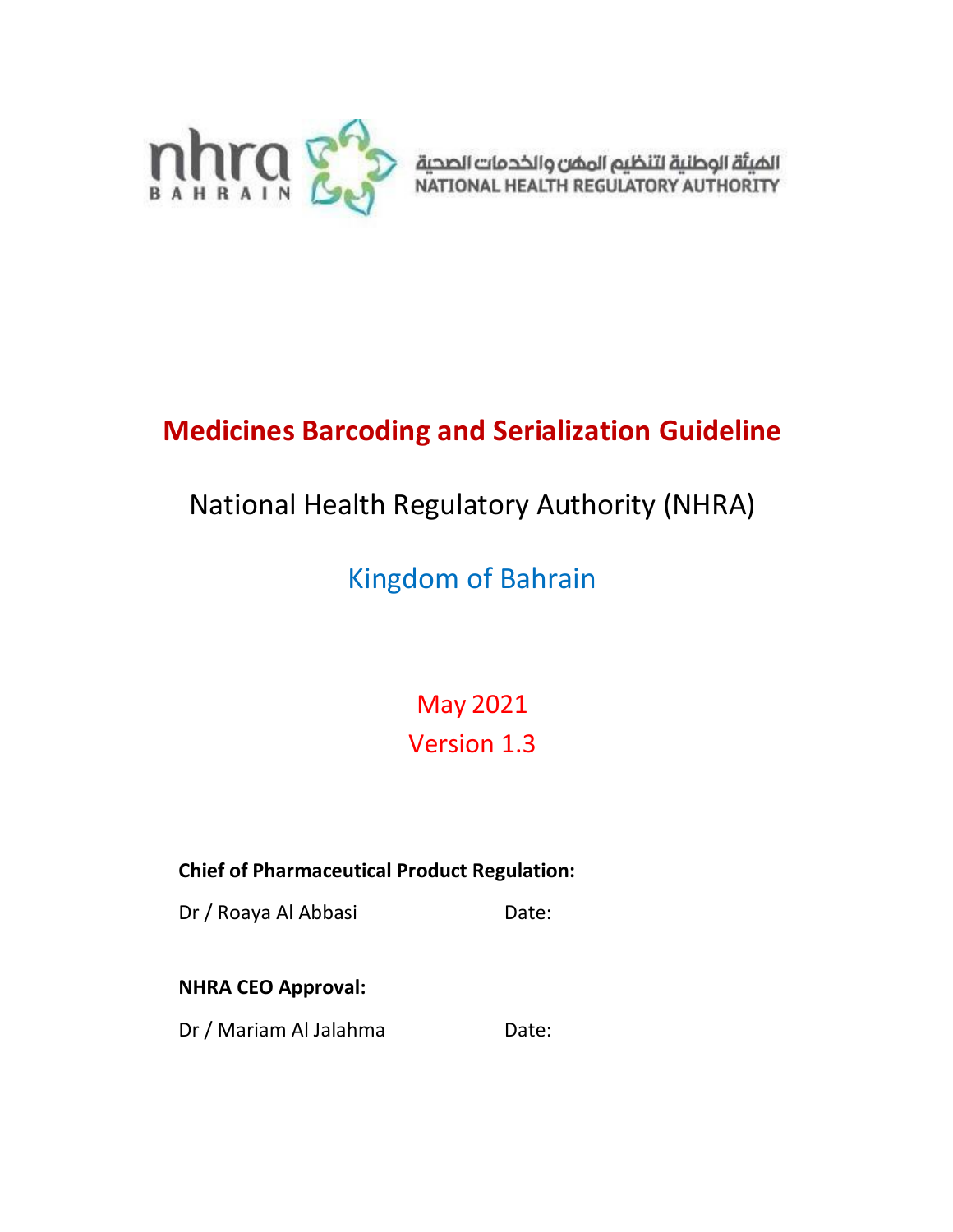

## **Document Control**

| <b>Version</b> | Date       | Author(s)                                           | <b>Comments</b> |
|----------------|------------|-----------------------------------------------------|-----------------|
| 1.0            | 01/04/2018 | Pharmaceutical Product Regulation Department        | Published       |
| 1.1            | 14/01/2019 | <b>Pharmaceutical Product Regulation Department</b> | Published       |
| 1.2            | 20/05/2019 | Pharmaceutical Product Regulation Department        | Published       |
| 1.3            | 26/05/2021 | <b>Pharmaceutical Product Regulation Department</b> | Published       |
|                |            |                                                     |                 |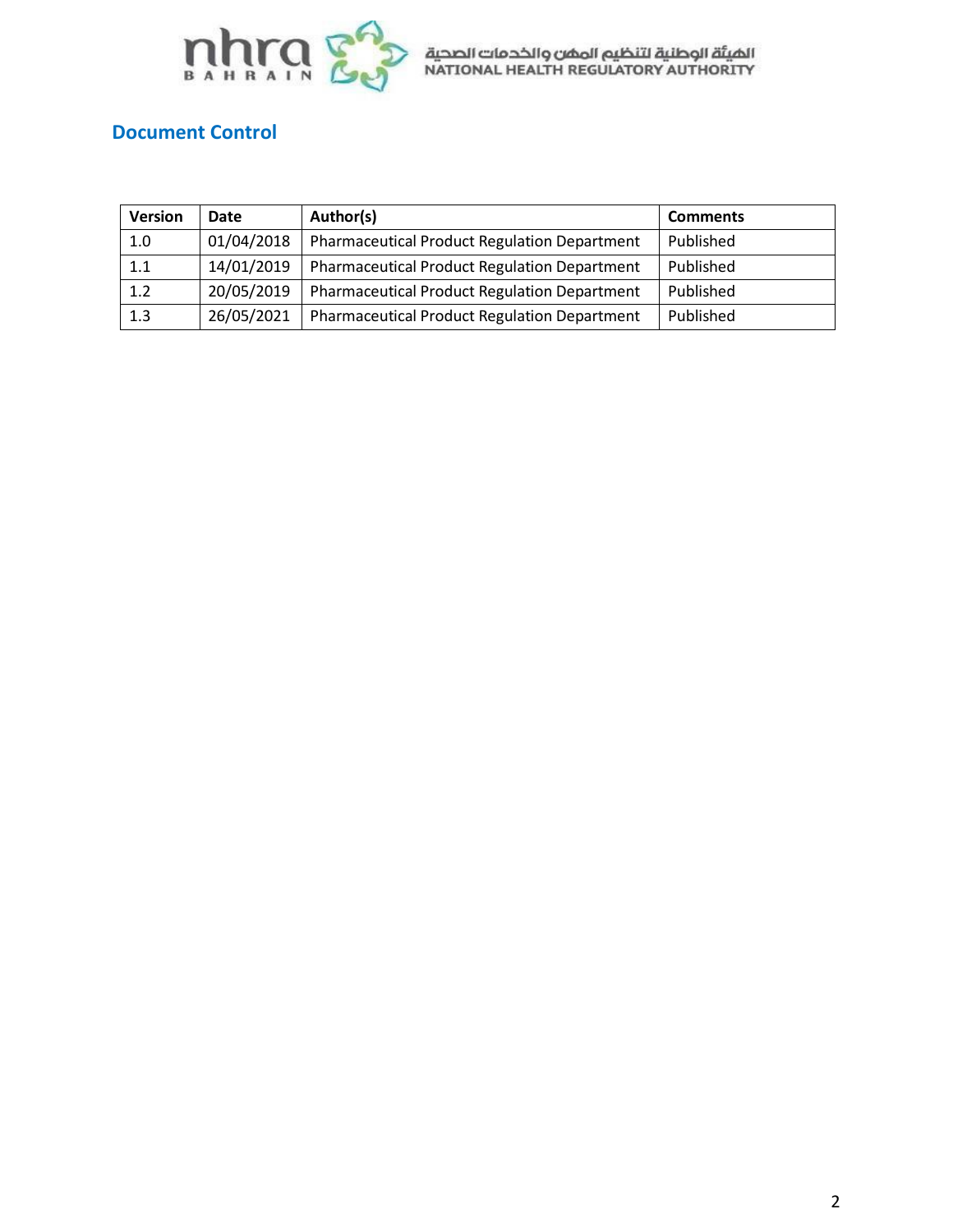

## **Table of Contents**

| $\label{eq:interoduction} \text{Introduction} \,\, \ldots \,\, \ldots \,\, \ldots \,\, \ldots \,\, \ldots \,\, \ldots \,\, \ldots \,\, \ldots \,\, \ldots \,\, \ldots \,\, \ldots \,\, \ldots \,\, \ldots \,\, \ldots \,\, \ldots \,\, \ldots \,\, \ldots \,\, \ldots \,\, \ldots \,\, \ldots \,\, \ldots \,\, \ldots \,\, \ldots \,\, \ldots \,\, \ldots \,\, \ldots \,\, \ldots \,\, \ldots \,\, \ldots \,\, \ldots \,\, \ldots \,\, \ldots \,\, \ldots \,\, \ldots \,\$ |  |
|----------------------------------------------------------------------------------------------------------------------------------------------------------------------------------------------------------------------------------------------------------------------------------------------------------------------------------------------------------------------------------------------------------------------------------------------------------------------------|--|
|                                                                                                                                                                                                                                                                                                                                                                                                                                                                            |  |
|                                                                                                                                                                                                                                                                                                                                                                                                                                                                            |  |
|                                                                                                                                                                                                                                                                                                                                                                                                                                                                            |  |
|                                                                                                                                                                                                                                                                                                                                                                                                                                                                            |  |
|                                                                                                                                                                                                                                                                                                                                                                                                                                                                            |  |
|                                                                                                                                                                                                                                                                                                                                                                                                                                                                            |  |
|                                                                                                                                                                                                                                                                                                                                                                                                                                                                            |  |
|                                                                                                                                                                                                                                                                                                                                                                                                                                                                            |  |
|                                                                                                                                                                                                                                                                                                                                                                                                                                                                            |  |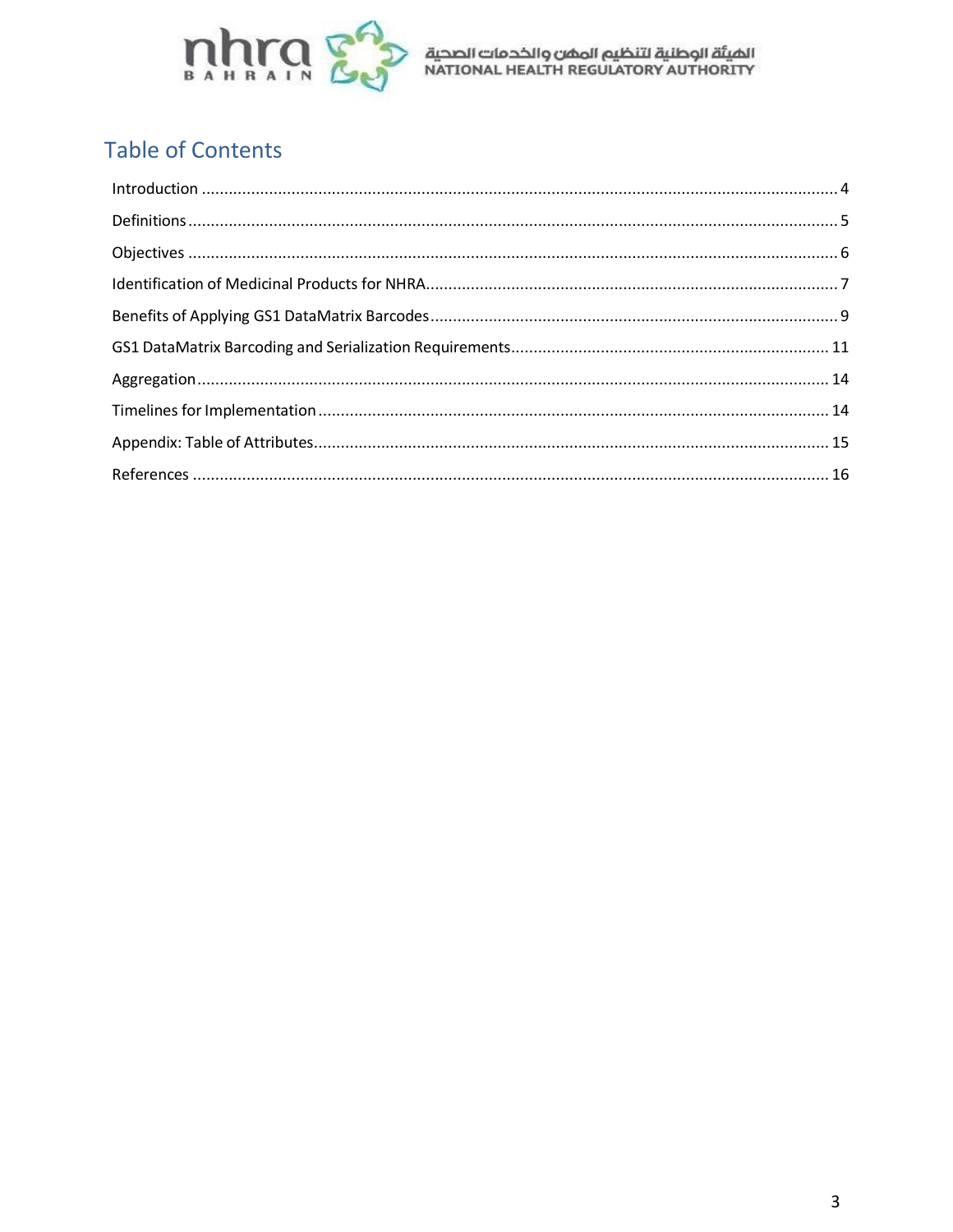

## <span id="page-3-0"></span>Introduction

The National Health Regulatory Authority (NHRA) believes that global standards for automatic identification provide an opportunity to make the healthcare supply chain in the Kingdom of Bahrain safer as well as more efficient and accurate. NHRA has realized that a global, standardized identification system from product manufacture to patient treatment is imperative to comply with the increasing need for product traceability around the world.

Therefore, and because the GS1 system of standards, which the global healthcare community has endorsed, is one of the most widely used trade item identification systems worldwide, NHRA urges all international drug manufacturers exporting to the Kingdom of Bahrain to adopt GS1 supply-chain standards.

The National Health Regulatory Authority (NHRA) is now adopting and mandating the use of GS1 DataMatrix on the packaging of pharmaceutical products. All products must be compliant with this new regulation by 31<sup>st</sup> December 2019, as per the requirements detailed within this guideline.

This document provides further information regarding the GS1 system of standards, the benefits of its use for key stakeholders (manufacturers, distributors, importers, pharmacies and hospitals) and how stakeholders can become compliant with the Supreme Council of Health [resolution](http://www.nhra.bh/files/files/2018/PPR-DOC/Decisions/Resolution%2041%202017%20for%20Issuing%20Track%20and%20Trace%20System%20for%20Medicine%20GS1.pdf) no. (41) for the yea[r](http://www.nhra.bh/files/files/2018/PPR-DOC/Decisions/Resolution%2041%202017%20for%20Issuing%20Track%20and%20Trace%20System%20for%20Medicine%20GS1.pdf) 2017 - Issuing the System for Tracking and Tracing [Medicine](http://www.nhra.bh/files/files/2018/PPR-DOC/Decisions/Resolution%2041%202017%20for%20Issuing%20Track%20and%20Trace%20System%20for%20Medicine%20GS1.pdf) Provision and Supply Chain inside th[e](http://www.nhra.bh/files/files/2018/PPR-DOC/Decisions/Resolution%2041%202017%20for%20Issuing%20Track%20and%20Trace%20System%20for%20Medicine%20GS1.pdf) [Kingdom](http://www.nhra.bh/files/files/2018/PPR-DOC/Decisions/Resolution%2041%202017%20for%20Issuing%20Track%20and%20Trace%20System%20for%20Medicine%20GS1.pdf) of Bahrain.

It is important to note that this document represents a summary of the core information that stakeholders should be aware of in relation to the GS1 system of standards. For further detailed reading on the practical and technical elements of this system, please refer to the GS1 General [Specifications.](https://www.gs1.org/sites/default/files/docs/barcodes/GS1_General_Specifications.pdf)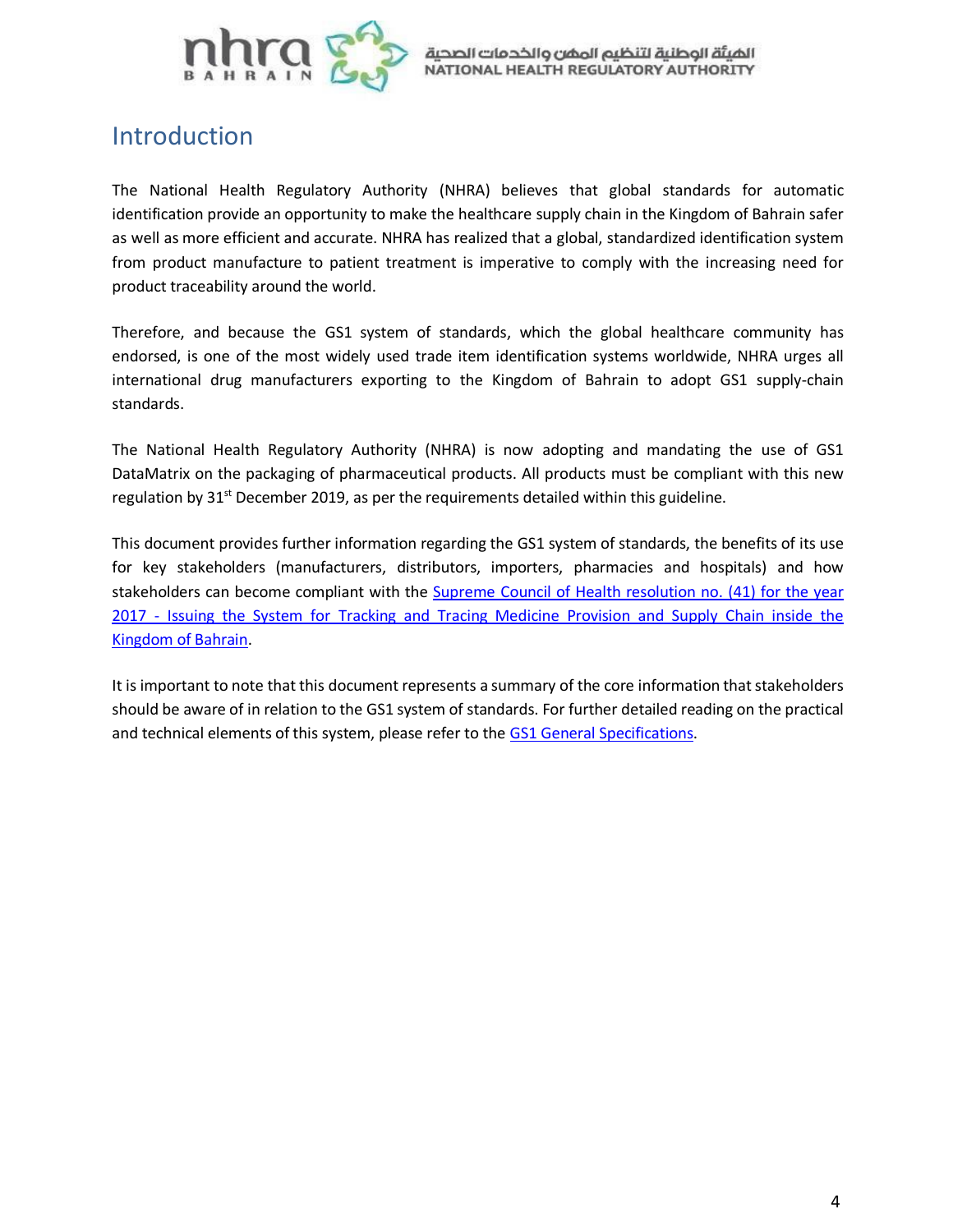

## <span id="page-4-0"></span>**Definitions**

#### • **GS1 DataMatrix 2-D Barcode**

The GS1 DataMatrix barcode is a graphic representation of digital data in a two-dimensional format with high information-decoding capacity.

#### • **Global Trade Item Number (GTIN)**

The GS1 Global Trade Item Number (GTIN) is an identification key that uniquely identifies products worldwide. It can be encoded in various types of data carriers, including GS1 DataMatrix.

#### • **Global Location Number (GLN)**

The global location number (GLN) is a globally unique GS1 identification number that can identify any location in the supply chain that needs to be uniquely identified.

#### • **GS1 Company Prefix (GCP)**

A GS1 Company Prefix (GCP) allows companies to uniquely identify products, logistic units, locations, and assets globally. The GCP is used to construct GS1 identification keys such as GTINs, GLNs and SSCCs (Serial Shipping Container Code).

#### • **Serial Number (SN)**

The serialization number (SN) is used to identify each product unit of product identified by GTIN. The SN used for a product cannot be used again for the same product. The SN can be up to 20 alphanumeric characters in length.

#### • **Application Identifier (AI)**

The field of two or more digits at the beginning of an element string that uniquely defines its format and meaning.

#### • **Attribute**

An element string that provides additional information about an entity identified with a GS1 identification key, such as batch number associated with a Global Trade Item Number (GTIN).

#### • **Batch Number**

The batch or lot number associates an item with information the manufacturer considers relevant for traceability of the trade item. The data may refer to the trade item itself or to items contained in it.

#### • **Data Carriers**

Different kinds of media that can hold GS1 Identification keys and application identifiers.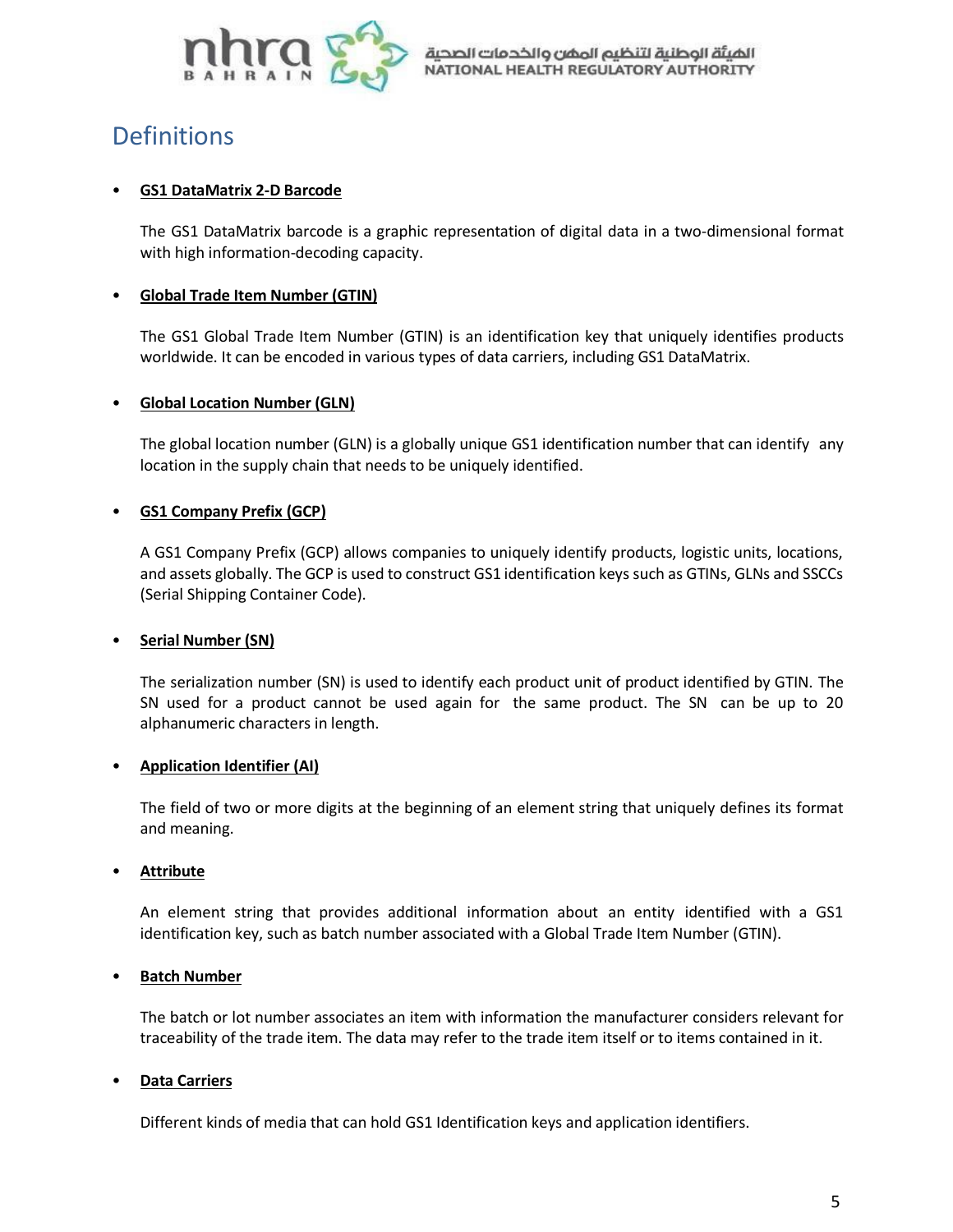

#### • **Expiry Date**

An expiration date or expiry date is a date after which a product should no longer be used, either by law or by exceeding the anticipated shelf life for perishable goods.

#### • **Primary Packaging**

The first level of packaging for the product marked with an automatic identification and data carrier (AIDC) either on the packaging or on a label affixed to the packaging.

### • **Secondary Packaging**

A level of packaging marked with an automatic identification and data carrier (AIDC) that may contain one or more primary packages or a group of primary packages containing a single item.

### • **Scanner**

An electronic device to read barcode and convert them into electrical signals understandable by a computer device.

## <span id="page-5-0"></span>**Objectives**

- Increase patient safety.
- Reduce medication errors.
- Detect counterfeits.
- Ensure traceability and fast product recalls and withdrawals.
- Ensure accurate, real-time information flow among stakeholders.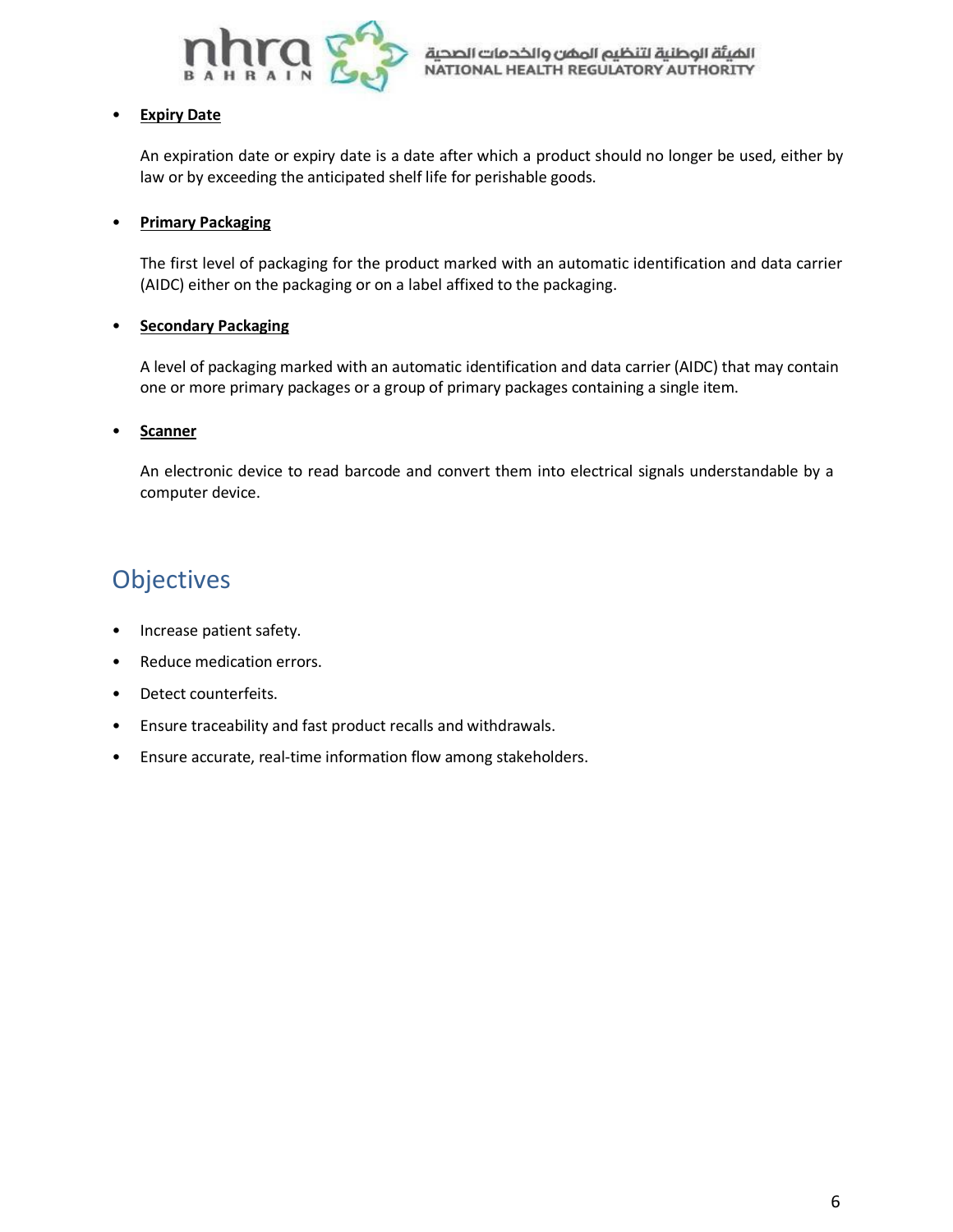

## <span id="page-6-0"></span>Identification of Medicinal Products for NHRA

The following new requirements must be applied by drug manufacturers on all human drugs. Please refer to related circular announced by the Supreme Council of Health regarding implementation dates.

### **A. Main Required Attributes**

- I. **The GS1Global Trade Item Number(GTIN) – AI(01):** is an identification key that uniquely identifies products worldwide. It can be encoded in various types of data carriers, including GS1 DataMatrix. A company receives a GS1 Company Prefix by joining a GS1 Member Organization. This gives the company the ability to create GTINs and access to the GS1 standards. Note: Refer to the [GS1](https://www.gs1.org/sites/default/files/docs/barcodes/GS1_General_Specifications.pdf) General [Specifications](https://www.gs1.org/sites/default/files/docs/barcodes/GS1_General_Specifications.pdf) and GS1 Healthcare GTIN [Allocation Rules](https://www.gs1.org/1/gtinrules/en/) for the GTIN Structure.
- II. **Expiration Date – AI (17):** If you require additional data to identify an Expiration Date the GS1 Application Identifier (17) (often referred to as expiry date, use by date or maximum durability date) is used. This indicates the limit of consumption or use of a product (e.g., for pharmaceutical products it can indicate the possibility of an indirect health risk resulting from the ineffectiveness of the product after the date). It is expressed as year, month and day (YYMMDD). Note: The Expiration Date data string can only specify dates within a certain range. Please refer to the [GS1](https://www.gs1.org/sites/default/files/docs/barcodes/GS1_General_Specifications.pdf) [General Specifications](https://www.gs1.org/sites/default/files/docs/barcodes/GS1_General_Specifications.pdf) for additional information on structure and range
- III. **Serial Number – AI (21):** If Healthcare products are to be individually tracked and traced using a Serial Number, Application Identifier (21) can be used. This additional data is alphanumeric with a variable length of up to 20 characters. The SN determined by the pharmaceutical company does not need for a third party to get the SN. The GS1 application identifier used to identify the SN is 21.
- IV. **Batch Number (or Lot Number) – AI (10):** If you require additional data to identify Batch or Lot Number, the GS1 Application Identifier (10) is used and typically assigned at the point of manufacture. This additional data is alphanumeric with a variable length of up to 20 characters.

Please note that the above attributes are not standalone attributes and must be associated with a GTIN and encoded within the same Data Carrier.

### **B. Human Readable Interpretation (HRI)**

Human readable interpretation (HRI) is the information below, beside or above a barcode which is encoded in the barcode and represents the same characters as carried in the barcode.

Healthcare products often encounter regulatory, space, and technical constraints, so some specific rules are outlined within the GS1 General Specifications for these products. The GS1 General; Specifications allow label designers to minimize space requirements through merging HRI and non-HRI text when meeting the GS1 recommended format is not practical. Doing so enables the manufacturer to display product safety information such as the batch / lot and expiry date, without the need to display it both as HRI and in a standard label structure.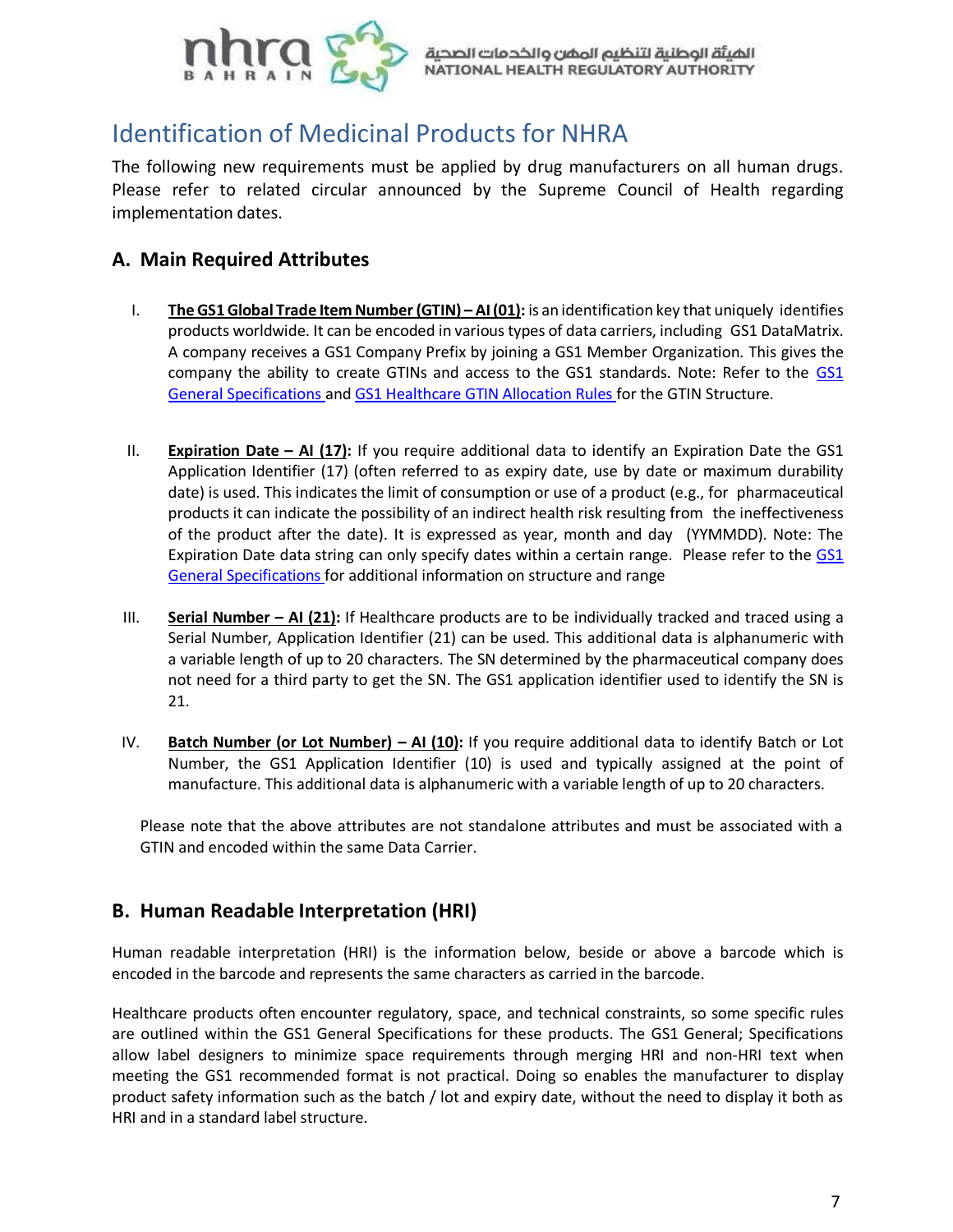

The figure below illustrates just one application of this approach, combining data labels (e.g. GTIN, SN, and LOT, etc.) with application identifier (AI) labels (01, 17, 10, 21). This approach enables the label designer to simultaneously meet the HRI labelling requirements without having to print this information in two locations. Since the application identifier label is displayed next to each attribute, the data printed must follow the HRI rules, matching the data encoded in the barcode symbol.

*Figure 4: Example of HRI labelling*

*Figure 4*



When the data format required to be displayed matches the HRI format, the AI may be used. However, when it does not match, the AI must be omitted, but the data label should be used to identify the attribute (refer to the GS1 General [Specifications](https://www.gs1.org/sites/default/files/docs/barcodes/GS1_General_Specifications.pdf) for more detail). This applies to all encoded attributes that may appear on a healthcare product label. This is illustrated in Figure 5 below. In this example, the date shown in HRI is 220804, while in non-HRI, it is represented as 04 Aug 2022. Since these formats do not match, the non-HRI format may be used, but the application identifier label, (17), is omitted. The label formats used in the following examples are not intended to be descriptive or recommendations for meeting the requirements of the standards or local regulations.



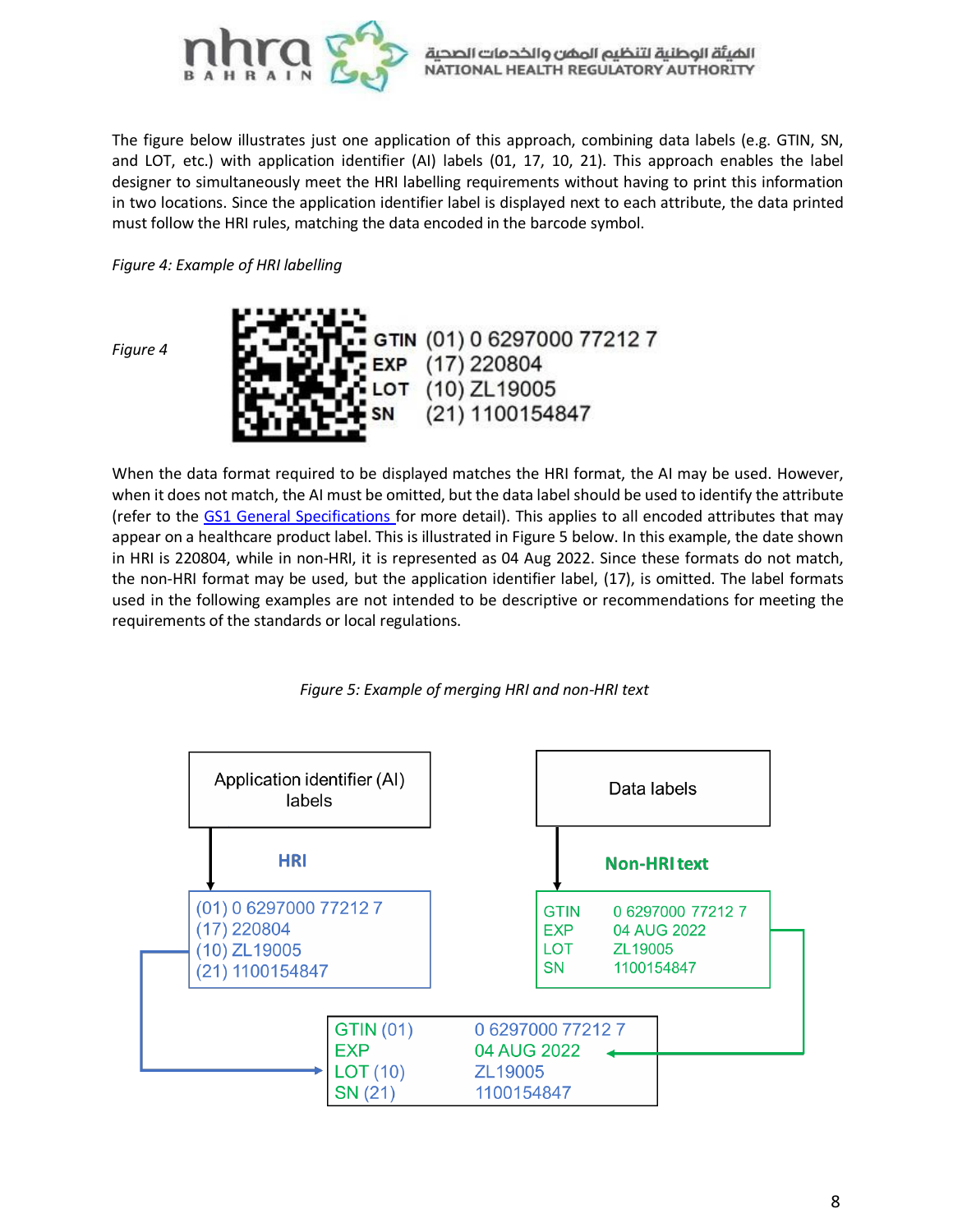

### **C. How to Read a GS1 DataMatrix Barcode**

The Data Matrix barcode can be read by camera-based barcode scanners but not linear laser barcode scanners. However, camera-based barcode scanners can read all 1D/ linear and 2-D/ Matrix barcodes, including GS1 DataMatrix.

Generally, camera-based scanners have a higher price point than laser scanners, but they offer distinct advantages:

- Flexibility: They can read both 2-D/ Matrix and 1D/ linear barcodes; linear laser scanners can read only linear barcodes.
- Reliability: They have fewer moving parts than laser scanners, meaning a lower total cost of ownership.
- Image-capture support: They can image products, identification cards, and other documents.
- Compactness: Their size allows for integration with other systems (e.g., packaging line verification) and handheld computers.

GS1 Healthcare h as published a specific position statement on camera-based scanners which provides further information about the need for these scanners and their advantages. You can read the statement here: [www.gs1.org/docs/healthcare/GS1\\_HUG\\_ps\\_Camera\\_Based\\_Scanners.pdf](http://www.gs1.org/docs/healthcare/GS1_HUG_ps_Camera_Based_Scanners.pdf)

## <span id="page-8-0"></span>Benefits of Applying GS1 DataMatrix Barcodes

### **A. For Manufacturers**

- Reduce inventory assets: Improve demand forecasting and inventory planning.
- Reduce inventory financing and holding costs:
	- o Reduce financing due to low inventory assets.
	- o Reduce inventory management costs with more efficient and accurate processes.
- Reduce produce waste due to obsolescence: Improve inventory management to shrink inventory levels and unused product.
- Reduce cost of recalls:
	- o Improve execution efficiency (increased supply-chain visibility).
	- o Reduce scope of recalls (better targeting).
- Reduce counterfeits and recover lost profits: Reduction in counterfeit supply raises sales volume.
- Protect brands.
- Support product tracking and tracing.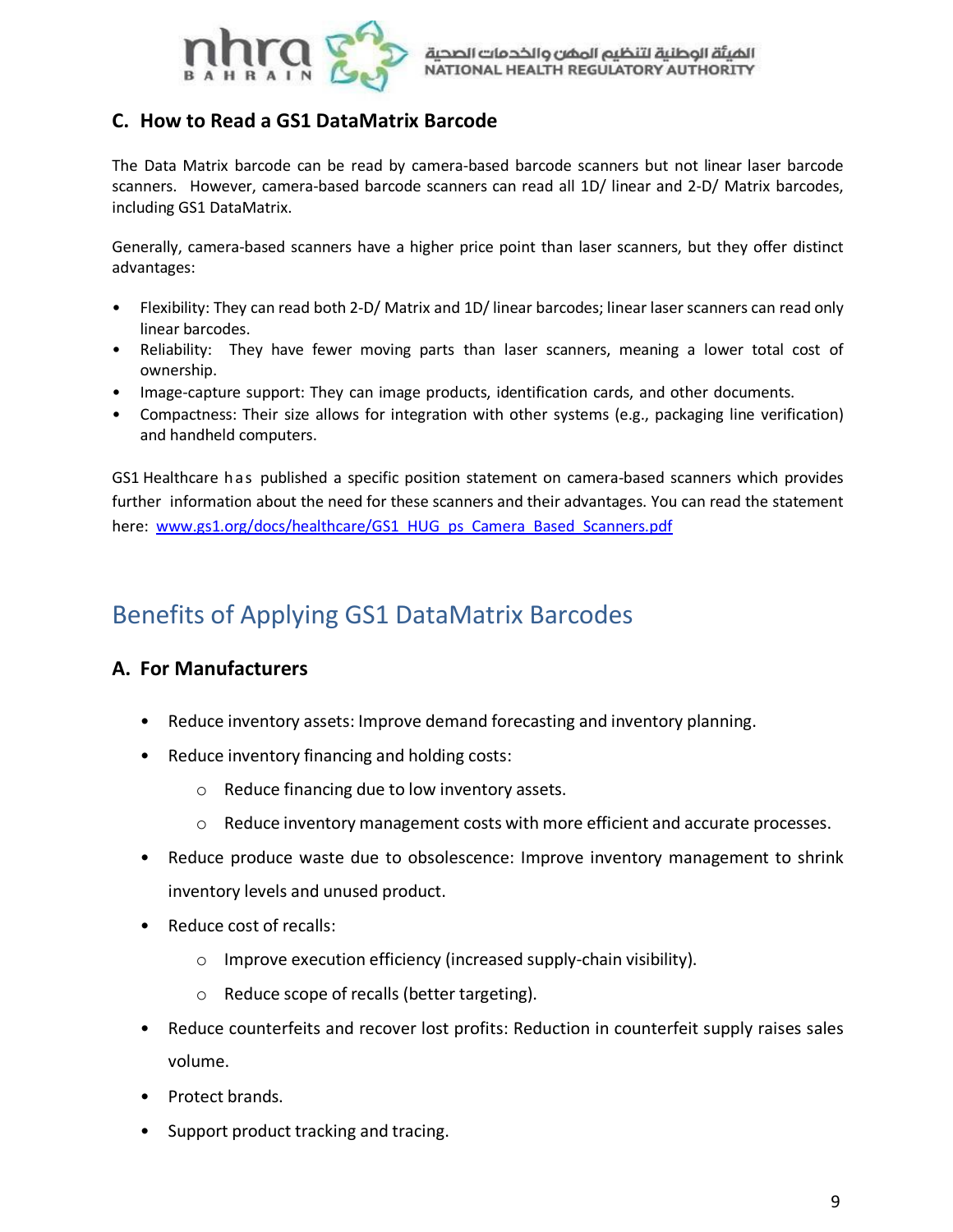

- Reduce errors.
- Support patient and product safety.
- Obtain hospital accreditation.

### **B. For Distributors and Wholesalers**

- Reduce inventory assets: Improve demand forecasting and inventory planning.
- Reduce inventory financing and holding costs:
	- o Reduce working capital requirements by lowering inventory assets.
	- $\circ$  Reduce inventory management costs with more efficient and accurate processes.
- Improve recall effectiveness: Distributors capture shipment lot numbers for potential recall processing.
- The distributor would comply with track-and-trace regulations and mitigate the risk of inadvertently accepting counterfeit or diverted productsinto its supply chain.
- Transaction challenges: Serialization may create efficiencies in the chargeback process for distributors subject to this practice and make returns processing more effective and accurate.

### **C. For Retail Pharmacies**

- Reduce recall processing costs: Minimize manual recall processing by visually inspecting products and contacting all patients potentially affected.
- Reduce data-cleansing costs: Reduce staff needed to cleanse supply-chain data by matching product data with master catalogue and validating accounts receivable and payable data.
- Reduce counterfeit risk: Use the data encoded within the barcode to validate product authenticity upon receipt.
- Reduce obsolescence: Ensure excellent management of nearly expired products.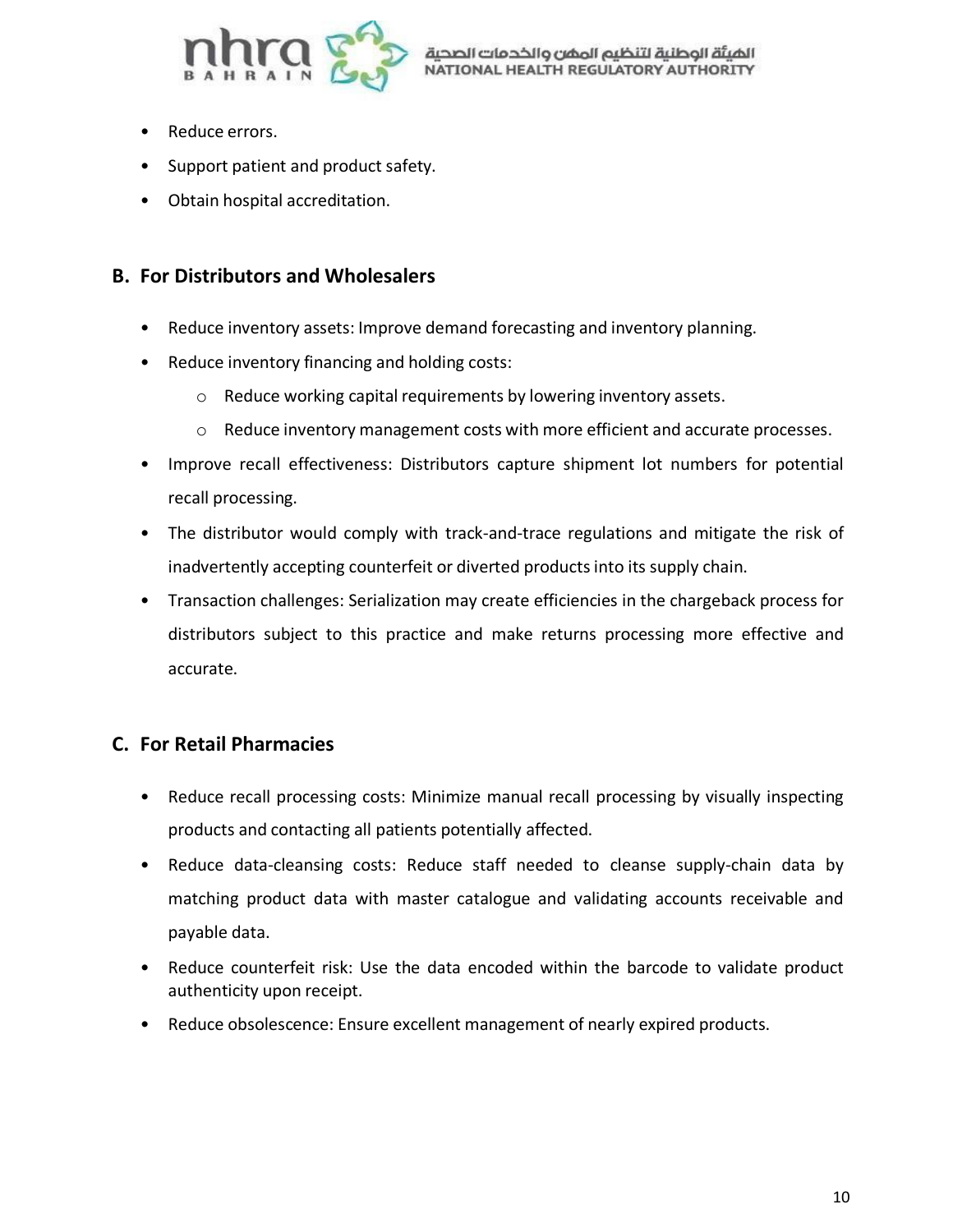

### **D. For Hospitals**

- Reduce adverse drug events: Reduce preventable medication errors and ADEs through bedside scanning.
- Reduce inventory levels: Improve demand forecasting and inventory control.
- Reduce inventory costs (financing and management): Automate processing for inbound receiving, SKU management, stock audits, and product returns.
- Reduce obsolescence: Improve inventory control and visibility on product expiry.
- Reduce recall processing costs: Minimize time spent searching for information.
- Reduce data-cleansing costs: Automate data management, order processing, and financial transactions.

## <span id="page-10-0"></span>GS1 DataMatrix Barcoding and Serialization Requirements

### **A. Products That Require Barcodes:**

- Registered medicines with NHRA.
- Non-registered medicines, with valid temporary importation licenses from NHRA.

### **B. Products That Do Not Require Barcodes:**

- Medicines free samples.
- Registered Health Products with NHRA.
- Approved Alternative & Complementary Medicines by NHRA.
- Non-registered Health Products and Alternative & Complementary Medicines, with valid temporary importation licenses from NHRA.
- Nuclear Imaging Agents and Contrast Media used for diagnostic purposes.
- Medicines cleared for secondary packing purposes (for local manufacturers ONLY).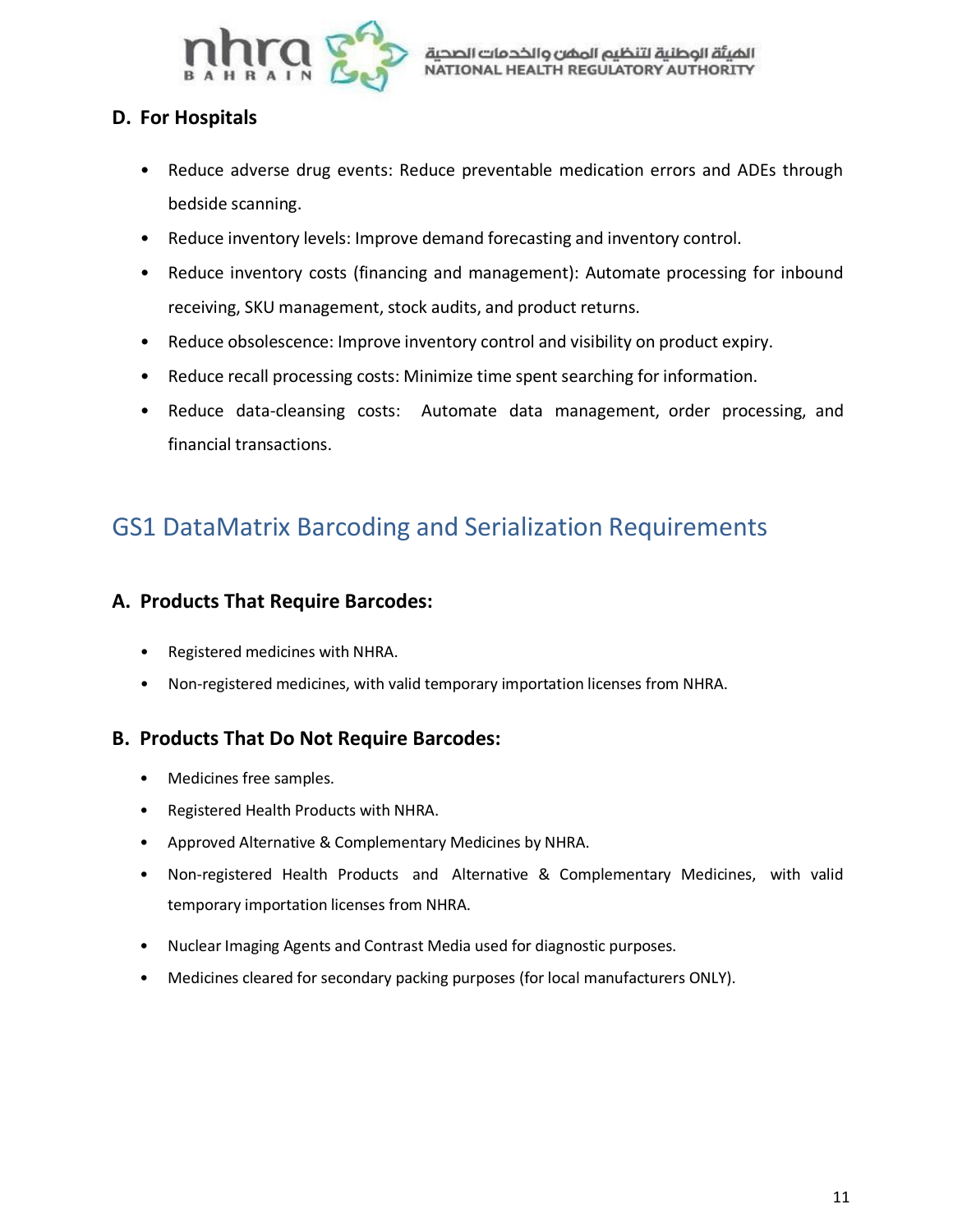

### **C. To Comply with the Serialization Requirements:**

- All companies participating in the exchange of serialization data in the Kingdom of Bahrain will need to have a GCP and a Global Location Number (GLN).
- To license a GCP please contact the GS1 office nearest to your location, or by visitin[g www.gs1.org.](http://www.gs1.org/)
- This includes all Invoicing Companies, Distributors/Agents and Dispensers.
- This information is used to sign up in the NHRA-MVC Traceability Hub

### **D. Registering of Product Master Data via BrandSync:**

The provision of master data is an essential requirement for the successful implementation of this project. Accurate master data enables the unique identification of all products in the supply chain and will increase patient safety by reducing medication errors. Furthermore, accurate and standardized master data reduces costs, resulting in a more efficient supply chain. The NHRA will rely on the accurate and standardized data received from GS1 UAE's Portal (known as BrandSync) for all existing and new products supplied to the NHRA. BrandSync will be the single source of information for all product master data supplied to the NHRA.

Through BrandSync, product master data can be uploaded, synchronized, and shared between brands and recipients (such as pharmacies, hospitals, and distributors). To become a user of BrandSync, companies must first register via the BrandSync portal and can do so by following these simple steps:

Visit the registration link: https://quote.brand-sync.com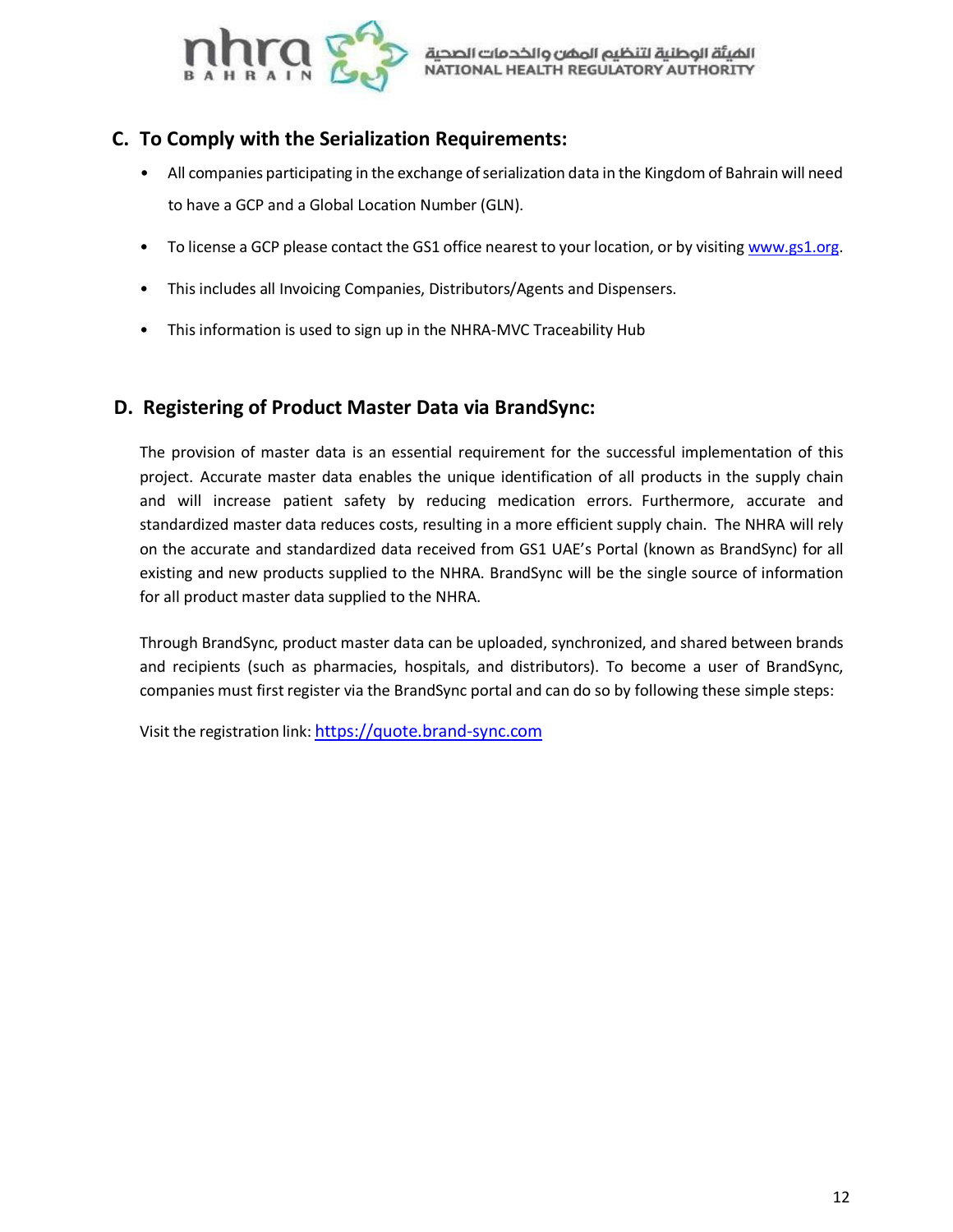

1. Fill out the form to register your company:

| ← → C   a Secure   https://brandsync.secure.force.com/BSForm/ |                                                                                                                                                                                                                                                                                                          |  |  |  |  |
|---------------------------------------------------------------|----------------------------------------------------------------------------------------------------------------------------------------------------------------------------------------------------------------------------------------------------------------------------------------------------------|--|--|--|--|
|                                                               | brandsync <sup>®</sup><br><b>BrandSync Registration Form</b>                                                                                                                                                                                                                                             |  |  |  |  |
|                                                               | Company Information<br>Company Name *<br><b>Company Global Revenues *</b><br>$-None-$<br>$\bullet$<br><b>Company Address *</b><br><b>Company Phone Number*</b><br><b>Company Website *</b><br><b>Contact Person</b><br>Salutation<br>$-None-$<br>Name <sup>*</sup><br>First Name<br>Last Name<br>Email * |  |  |  |  |

- 2. Ensure completion of all required fields, these are indicated with an asterisk (\*).
- 3. After completing all the required fields, click "Submit" found at the bottom of the form.

| The total number of registered and non registered products |                                                                             |  |
|------------------------------------------------------------|-----------------------------------------------------------------------------|--|
|                                                            | your company sells in the GCC and Levant Regions *                          |  |
| $-None-$                                                   |                                                                             |  |
|                                                            | Which Country do you currently sell your products in GCC and Levant Regions |  |
| * Kuwait                                                   | Lebanon                                                                     |  |
| <b>Bahrain</b>                                             | Syria                                                                       |  |
| Qatar                                                      | Jordan                                                                      |  |
| UAE                                                        | $\Box$ Iraq                                                                 |  |
| Oman                                                       |                                                                             |  |
| <b>Number of Users for BrandSync</b>                       |                                                                             |  |
|                                                            |                                                                             |  |
|                                                            |                                                                             |  |
| Submit                                                     |                                                                             |  |
|                                                            |                                                                             |  |

- 4. After your company details have been reviewed, you will receive a quotation.
- 5. Once received, you must approve the quotation by sending an email to [accounts@brand-sync.com,](mailto:accounts@brand-sync.com) confirming your approval of the quotation.
- 6. You will then be sent the Terms & Conditions via email, to be signed by your authorized signatory.

Once you have provided the signed Terms & Conditions and payment, you will receive an email containing your account details. You may then start using the BrandSync portal. Should you have any questions or queries when using the portal, you may contact [hello@brand-sync.com](mailto:hello@brand-sync.com) o[r](mailto:healthcare@gs1ae.org) [healthcare@gs1ae.org f](mailto:healthcare@gs1ae.org)or further assistance.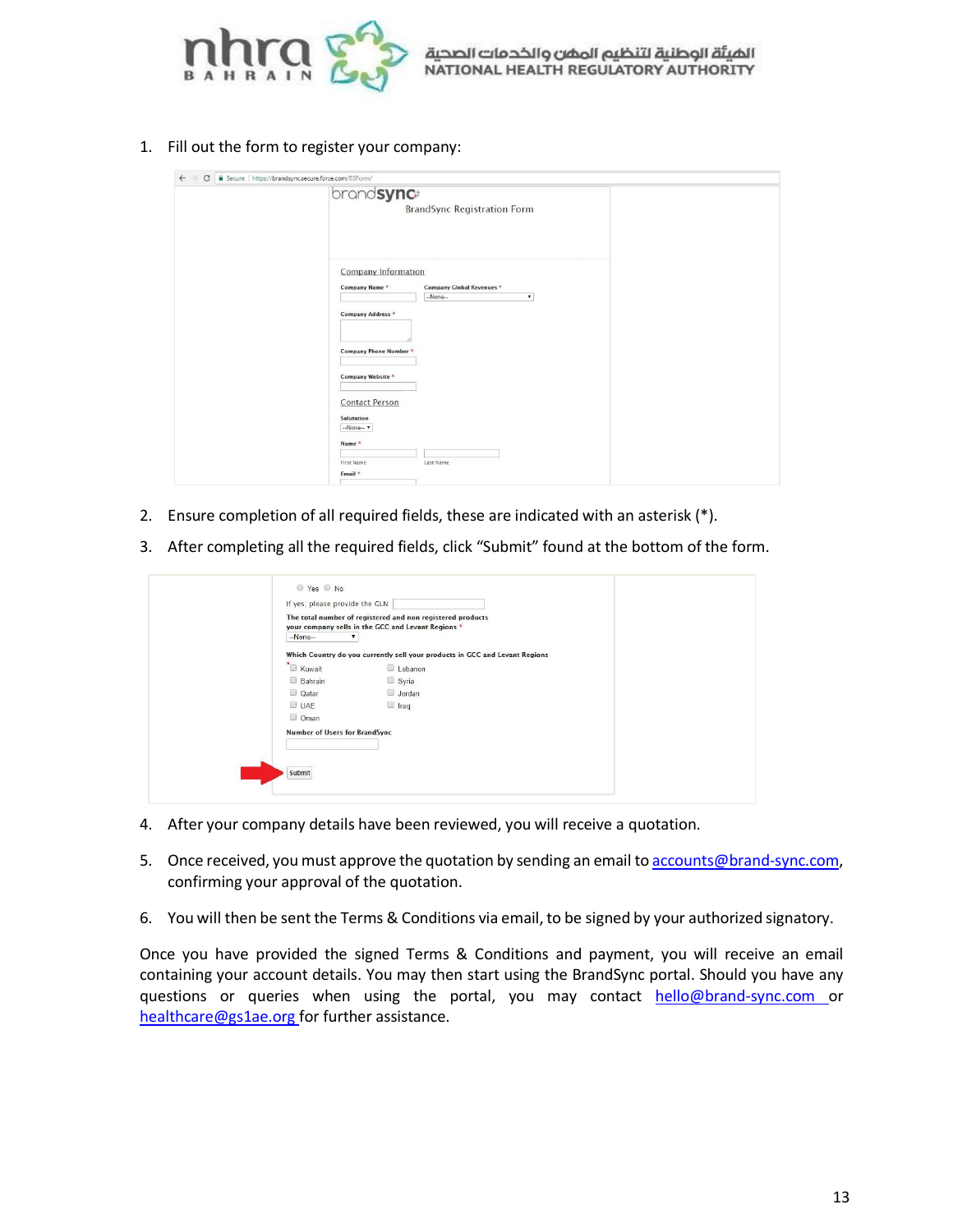

## <span id="page-13-0"></span>Aggregation

Aggregation defines the relationship between the parent and child barcodes allowing the receiver of the product to scan one code and understand exactly what is in the whole shipment — every case or individual carton. NHRA requires both the case/shipper and the pallet tertiary packaging aggregation barcodes & serialization.



## <span id="page-13-1"></span>Timelines for Implementation

Manufacturers should note the following key dates for implementation of the mandatory requirements:

| <b>Action</b>                                                                               | <b>Deadline</b>            |
|---------------------------------------------------------------------------------------------|----------------------------|
| Allocating GTINs for medicines supplied in the Kingdom of                                   | November 2017 - April 2018 |
| Reporting of master data by manufacturers                                                   | November 2017 - April 2018 |
| Deadline to comply with the barcoding and serialization<br>requirements                     | December 31, 2019          |
| Deadline to begin reporting serialized information the NHRA-<br><b>MVC Traceability Hub</b> | October 01, 2021           |
| Deadline to comply with the aggregation of shipments and<br>reporting requirements          | May 01, 2022               |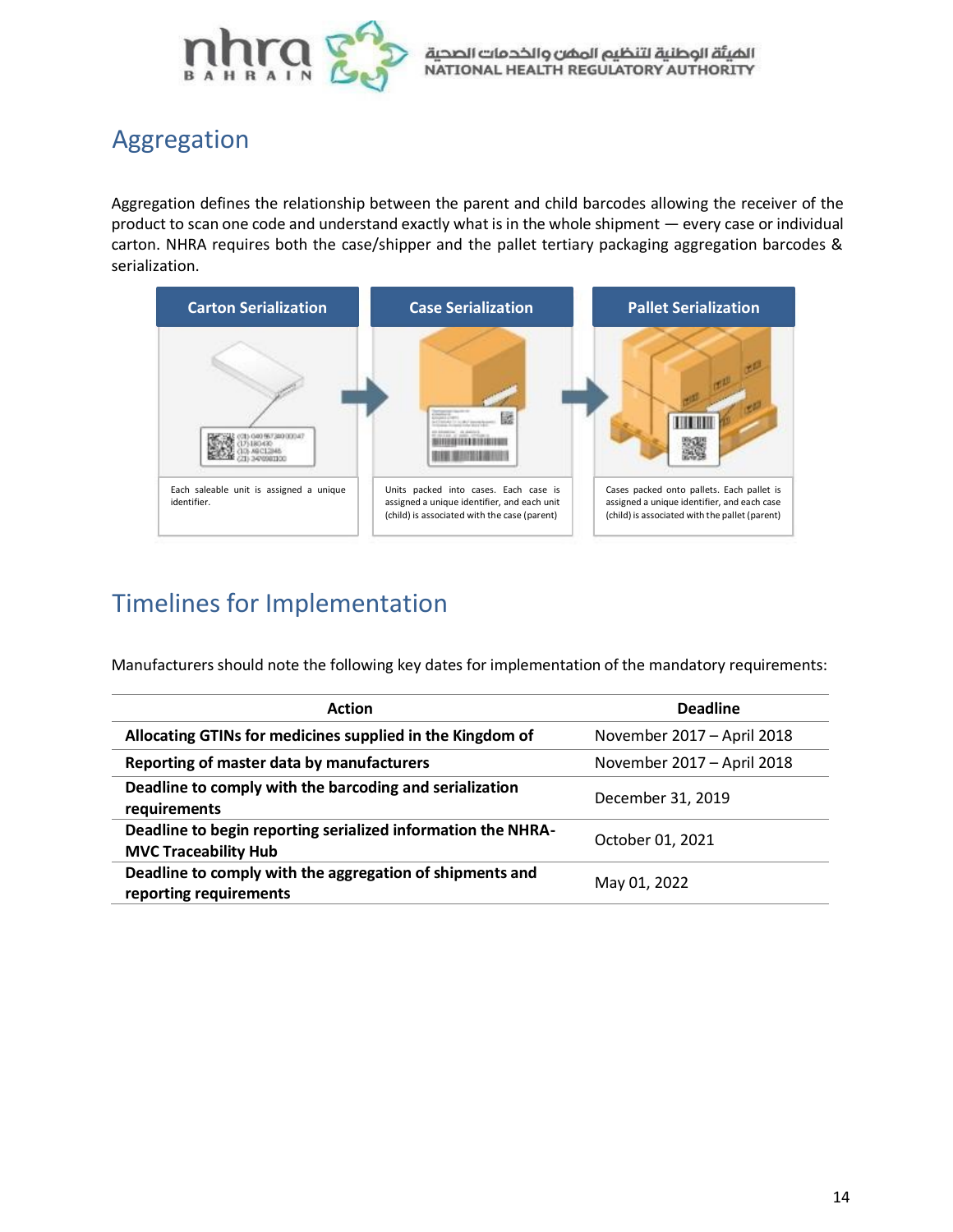

# <span id="page-14-0"></span>Appendix: Table of Attributes

The following table outlines the product attributes to be uploaded into BrandSync.

| <b>Attribute</b>                                               | <b>Mandatory: M</b><br>Optional: O<br><b>Conditional: C</b> |
|----------------------------------------------------------------|-------------------------------------------------------------|
| <b>Active Pharmaceutical Ingredients</b>                       | M                                                           |
| <b>Route of Administration</b>                                 | м                                                           |
| <b>Dosage Form</b>                                             | M                                                           |
| <b>Packaging Type</b>                                          | M                                                           |
| <b>Shelf Life</b>                                              | M                                                           |
| <b>Generic Name</b>                                            | M                                                           |
| <b>Product Packaging Level</b>                                 | M                                                           |
| Is the product intended to be a Consumer Unit or a Tender Unit | $\mathsf{O}$                                                |
| <b>Net Content</b>                                             | М                                                           |
| <b>WHO ATC Codes</b>                                           | M                                                           |
| <b>Marketing Authorization Holder</b>                          | M                                                           |
| <b>Manufacturer Internal Reference</b>                         | O                                                           |
| <b>Health Regulatory Authority Name</b>                        | M                                                           |
| Is the product registered with the Health Authority            | M                                                           |
| <b>Health Regulatory Authority Product Registration Number</b> | M                                                           |
| <b>Registered Distributor or Agent Name</b>                    | M                                                           |
| <b>Storage and Temperature Conditions</b>                      | M                                                           |
| <b>Patient Information Leaflet</b>                             | M                                                           |
| Image                                                          | M                                                           |
| <b>GTIN</b>                                                    | м                                                           |
| <b>Product Description</b>                                     | M                                                           |
| <b>Brand Name</b>                                              | M                                                           |
| <b>Barcode Type</b>                                            | M                                                           |
| <b>Target Markets</b>                                          | M                                                           |
| <b>Batch Release Country</b>                                   | M                                                           |